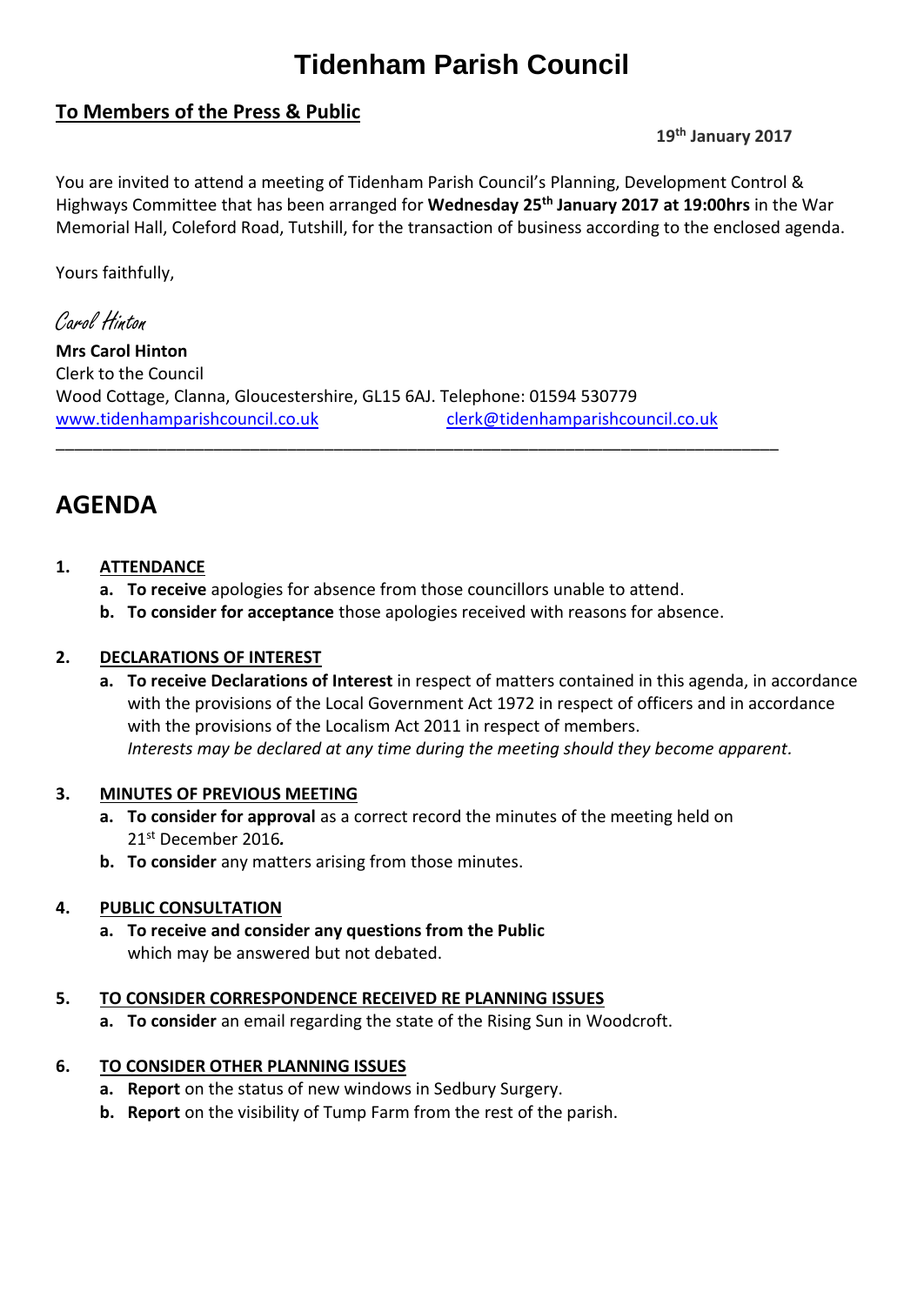# **7. TO CONSIDER PLANNING APPLICATIONS RECEIVED**

- **a. P0008/17/TPO** St Johns on the Hill School, Castleford Hill, Tutshill. Works to Sycamore T4 of TPO218 to remove deadwood and one low branch overhanging driveway back to branch collar at 0.5m off stem and works to T6 of TPO218 to Sever and strip ivy, remove major deadwood and clear branches off telephone line to give 2m clearance.
- **b. P0004/17/FUL** 8, Wyebank Road, Sedbury. Rear extension to existing dwelling.
- **c. P1795/16/FUL** 9, The Myrtles, Tutshill. Erection of conservatory to rear of dwelling.
- **d. P0001/17/FUL** South View, Netherhope Lane, Tidenham. Erection of a single storey extension, garage and decked area.

# **8. TO NOTE PLANNING DECISIONS TAKEN BY FODDC AND GCC**

#### **The following application was issued with an LDC**

**a. P1526/16/LD2** – 11, Grahamstown Road, Sedbury. Application under Section 192 for the removal of garden wall, creation of drop kerb to allow access to gravel drive.

#### **The following application was withdrawn**

**b. P1705/16/TPO** - St Johns on the Hill, Castleford Hill, Tutshill. Works to Sycamore T4 of TPO218 to remove deadwood and one low branch overhanging driveway back to branch collar at 0.5m from stem and works to Sycamore T7 of TPO218 to sever and strip ivy, remove major deadwood and clear branches off telephone line to give 2m clearance.

#### **The following applications were granted:**

- **c. P1662/16/FUL** 19, Model Cottages, Sedbury. Erection of orangery style extension to rear of property.
- **d. P1634/16/FUL** Dennel House, Tidenham Chase. First floor extension and alterations to existing dwelling.
- **e. P1452/16/FUL** 15, Loop Road, Beachley. Erection of a full width single storey rear extension. Demolition of existing rear single storey flat roof extension.
- **f. P1396/16/FUL** 15, Beachley Road, Tutshill. Erection of a full width single storey rear extension. Demolition of existing rear single storey flat roof extension.
- **g. P1271/16/FUL** Elm Cottage, Stoulgrove Lane, Woodcroft. Side and rear extensions to dwelling together with change of use of adjacent land to accommodate new site access and traffic passing bay (part retrospective).